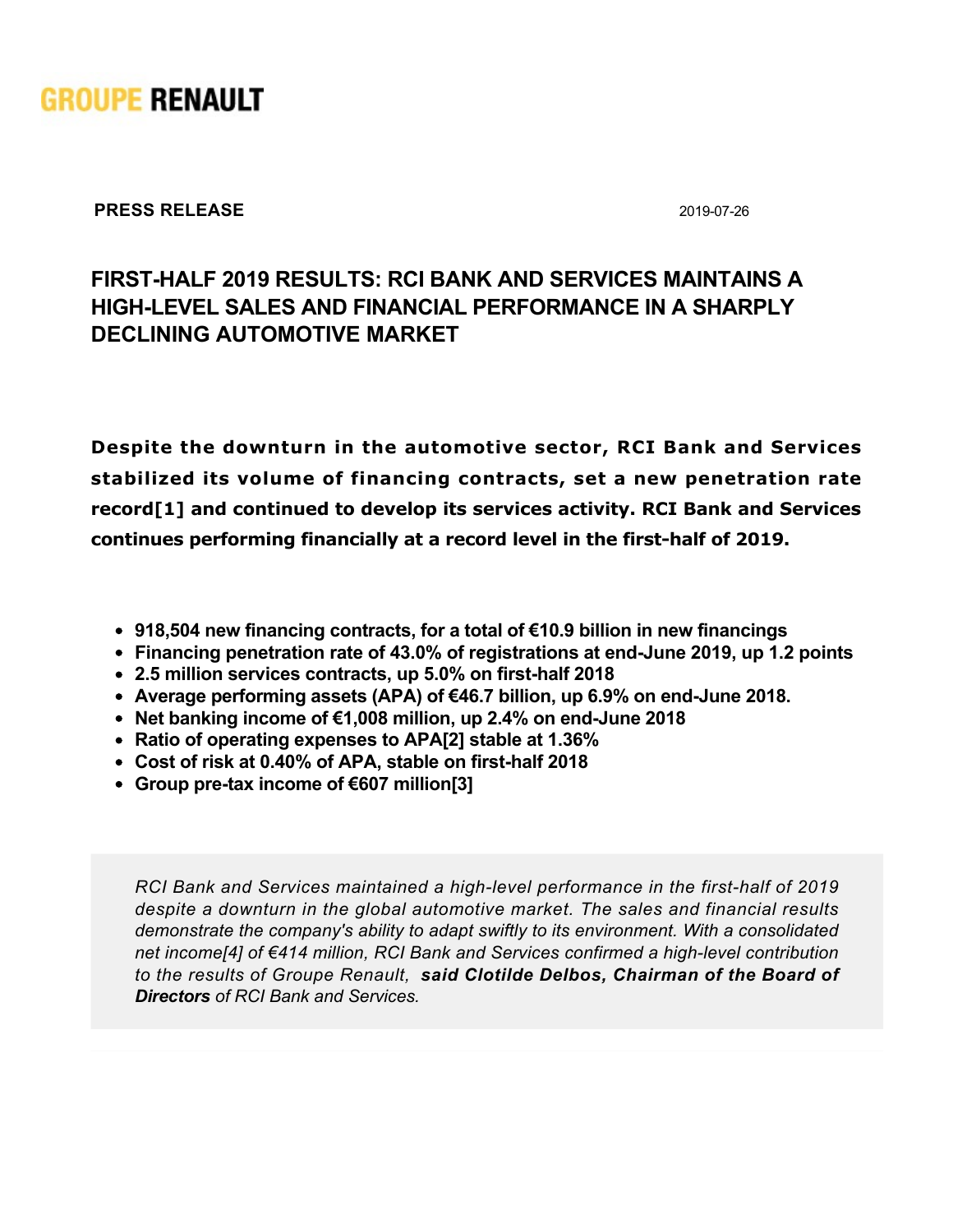*Through its strong integration in the sales policies of the Alliance brands, RCI Bank and Services achieved a record penetration rate of 43.0% in the first semester of 2019. With over 1.4 services sold per registration, the company is also confirming the relevance of its activity diversification strategy. This success results from the commitment of all the employees, said Bruno Kintzinger, Chief Executive Officer of RCI Bank and Services.*

## **INCREASED SALES PERFORMANCE IN A DECLINING GLOBAL AUTOMOTIVE MARKET**

In an automotive market down 6.2% in the operating countries of RCI Bank and Services subsidiaries[5], the sales volumes of the Alliance brands totaled nearly 1.8 million in the first-half of 2019. RCI Bank and Services successfully capitalized on its strong integration in the sales policies of each of the Alliance brands. At end-June 2019, the group's penetration rate reached a new record of 43.0%, up 1.2 points on first-half 2018.

The volume of new financing contracts on new vehicles stood at 733,152 at the end of June 2019. The used vehicle financing business remained at the same high levels of the first-half of 2018, with 185,352 contracts at the end of June 2019. The total volume of new financing contracts came to 918,504 in the firsthalf of 2019, for a total of €10.9 billion in new financing, stable versus 2018 (€11.1 billion).

Key pillar of the group's strategy, the services business is growing, with a 5.0% increase in volume year-on-year. The number of services sold in the first half of the year represents 2.5 million insurance and services contracts.

### **RCI BANK AND SERVICES MAINTAINS STRONG FINANCIAL PERFORMANCE**

RCI Bank and Services' average performing assets grew by 6.9% compared to the first-half of 2018 to a total of €46.7 billion.

Net banking income came out at €1,008 million, up 2.4% on the first-half of 2018. This growth was driven by the increase in the financing business (average performing assets up 6.9%) and the increase in the services business (up 10.6% on the first-half of 2018).

Total cost of risk remained under control, at 0.40% of APA compared with 0.37% at the end of June 2018, confirming a robust policy of approval and coverage. Operating costs totaled €314 million in the firsthalf of 2019, representing 1.36% of average performing assets and up 1 basis point versus the end of June 2018. RCI Bank and Services' operating ratio of 31.2% demonstrates its ability to contain operating costs while carrying out strategic projects and growing its business activity.

Pre-tax income amounted to  $\epsilon$ 607 million, compared to  $\epsilon$ 617 million in the first-half of 2018, impacted by a negative currency effect of €16.3 million, stemming from the devaluation of the Argentine peso and the Brazilian real, and depreciations relating to the mobility services business for €21 million.

### **RCI BANK AND SERVICES CONTINUES TO DIVERSIFY ITS REFINANCING POLICY**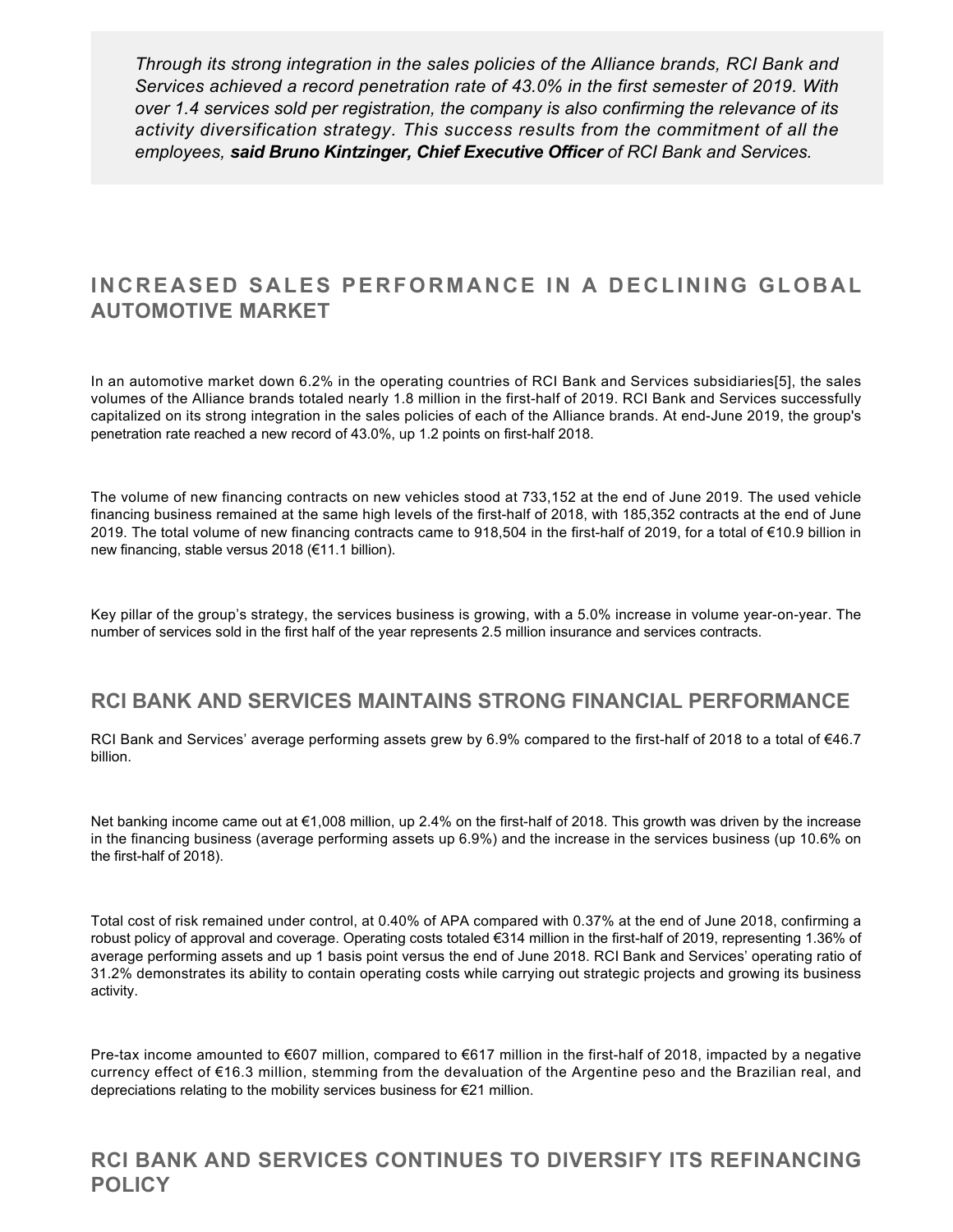RCI Bank and Services issued the equivalent of €2.3 billion in the form of public bonds in the first-half of 2019. The group successively launched a fixed-rate issue of €750 million over a five and a half year period and a dual-tranche issue for €1.4 billion[6]. Besides, the company issued CHF170 million at a fixed rate over five years, a transaction serving both to diversify the investor base and finance CHF denominated assets.

In secure refinancing, RCI Bank and Services completed a public securitization operation backed by car loans in Germany for a total of €975.7 million[7].

The group's entities in Brazil, South Korea, Morocco, Argentina and Colombia also completed debt issues on their domestic markets.

The savings business, already present in France, Germany, Austria and the UK, was launched in Brazil in March 2019. In the UK, RCI Bank and Services obtained a local banking license and transferred the deposits collected by its branch to the new entity in March 2019. RCI Bank and Services will thus be able to continue its deposits collection business in the event of Brexit.

Retail customer deposits rose to €0.8 billion on December 2018 to a total of €16.7 billion at 30 June 2019. This represented 34% of net assets at end-June, meeting the objective of maintaining customer deposits at around one third of the financing granted by RCI Bank and Services to its customers.

[*1*] *Overall penetration rate excluding companies accounted for under the equity method: Russia, Turkey and India.*

\_\_\_\_\_\_\_\_\_\_\_\_\_\_\_\_\_\_\_\_\_\_\_\_\_\_\_\_\_\_\_\_\_\_\_\_\_\_\_\_\_\_\_\_\_\_\_\_\_\_\_\_\_\_\_\_\_\_\_\_\_\_\_\_\_\_\_\_

*[2] Average performing assets (APA) correspond to average loans outstanding plus assets relating to operational leasing activities. For customers, APA corresponds to average performing assets at end of month. For the network, APA corresponds to daily average performing assets.*

*[3] Impacted by a negative currency effect of €16.3 million stemming from the devaluation of the Brazilian real and Argentine peso.*

*[4]Parent company shareholder's share.*

*[5] RCI Bank and Services operates in 36 countries.*

*[6] Fouryear fixed rate 750 million euros, sevenyear fixed rate 650 million euros. Fouryear fixed rate 750 million euros, sevenyear fixed rate 650 million euros.*

*[7] Distributed between 950 million euros of senior securities and 25.7 million euros of subordinated securities.*

#### **Press contacts**